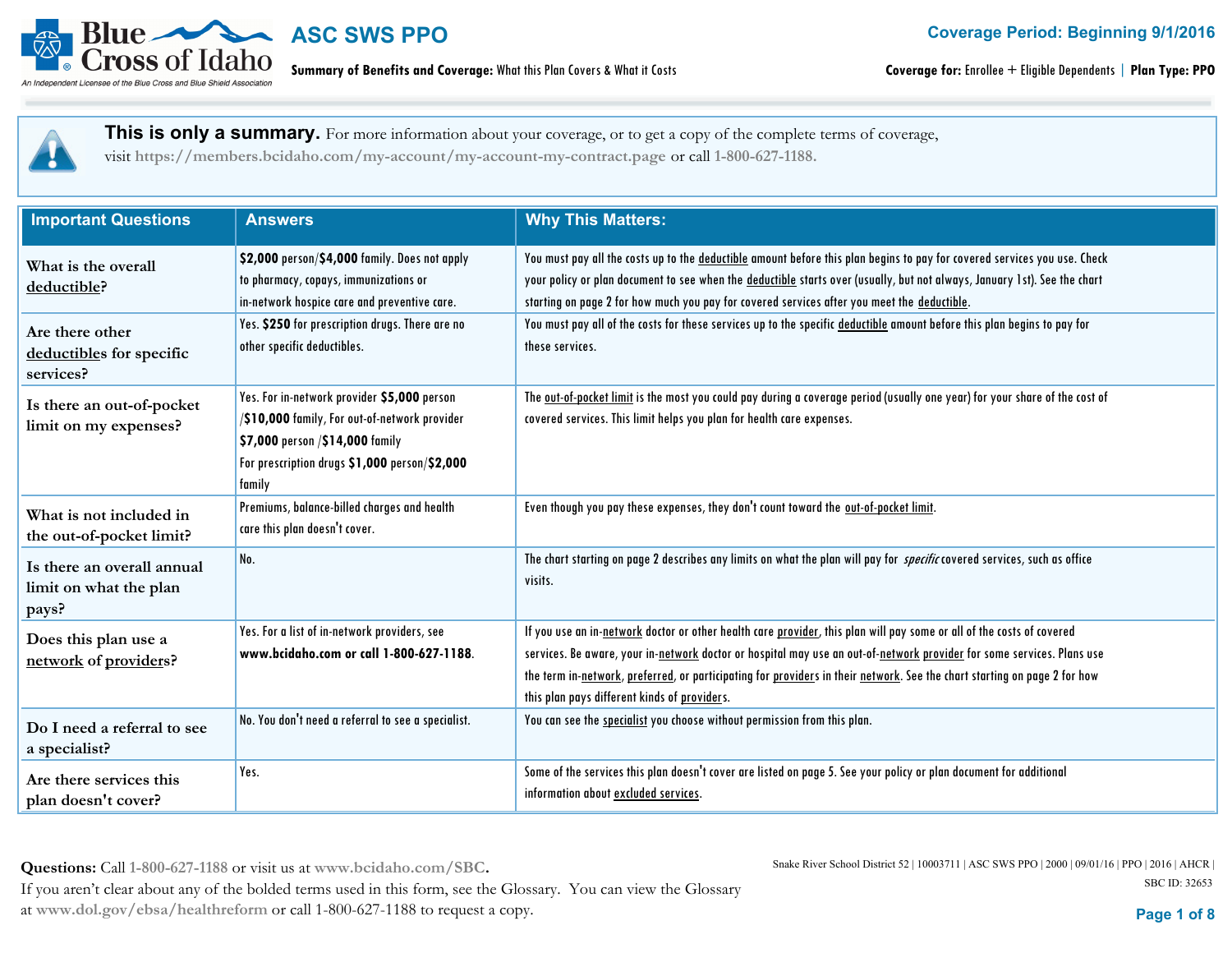**Coverage Period: Beginning 9/1/2016**



### **ASC SWS PPO**

**Summary of Benefits and Coverage:** What this Plan Covers & What it Costs

- · **Copayments** are fixed dollar amounts (for example, \$15) you pay for covered health care, usually when you receive the service.
	- · **Coinsurance** is *your* share of the costs of a covered service, calculated as a percent of the **allowed amount** for the service. For example, if the plan's **allowed amount** for an overnight hospital stay is \$1,000, your **coinsurance** payment of 20% would be \$200. This may change if you haven't met your **deductible**.
	- · The amount the plan pays for covered services is based on the **allowed amount**. If an out-of-network **provider** charges more than the **allowed amount**, you may have to pay the difference. For example, if an out-of-network hospital charges \$1,500 for an overnight stay and the **allowed amount** is \$1,000, you may have to pay the \$500 difference. (This is called **balance billing**.)
	- · This plan may encourage you to use in-network **providers** by charging you lower **deductibles**, **copayments** and **coinsurance** amounts.

| <b>Common</b><br><b>Medical Event</b> | <b>Services You May Need</b>                     | <b>Your Cost If</b><br><b>You Use an</b><br><b>In-Network</b><br><b>Provider</b> | <b>Your Cost If</b><br><b>You Use an</b><br><b>Out-Of-Network</b><br><b>Provider</b>   | <b>Limitations &amp; Exceptions</b>    |
|---------------------------------------|--------------------------------------------------|----------------------------------------------------------------------------------|----------------------------------------------------------------------------------------|----------------------------------------|
| If you visit a health                 | Primary care visit to treat an injury or illness | \$30 copay/visit                                                                 | 40% coinsurance                                                                        | Does not apply to additional services. |
| care provider's<br>office or clinic   | Specialist visit                                 | \$30 copay/visit                                                                 | 40% coinsurance                                                                        | Does not apply to additional services. |
|                                       | Other practitioner office visit                  | \$30 copay/visit                                                                 | 40% coinsurance                                                                        | Does not apply to additional services. |
|                                       | Preventive care/screening/immunization           | No charge for listed<br>preventive, screening and<br>immunization services.      | No charge for listed<br>immunizations, 40%<br>coinsurance preventive<br>and screening. |                                        |
| If you have a test                    | Diagnostic test (x-ray, blood work)              | No charge up to \$100,<br>then 20% coinsurance                                   | $40\%$ coinsurance                                                                     |                                        |
|                                       | Imaging (CT/PET scans, MRIs)                     | No charge up to \$100,<br>then 20% coinsurance                                   | 40% coinsurance                                                                        | Preauthorization required.             |

**Questions:** Call **1-800-627-1188** or visit us at **www.bcidaho.com/SBC.** If you aren't clear about any of the bolded terms used in this form, see the Glossary. You can view the Glossary at **www.dol.gov/ebsa/healthreform** or call 1-800-627-1188 to request a copy. **Page 2 of 8**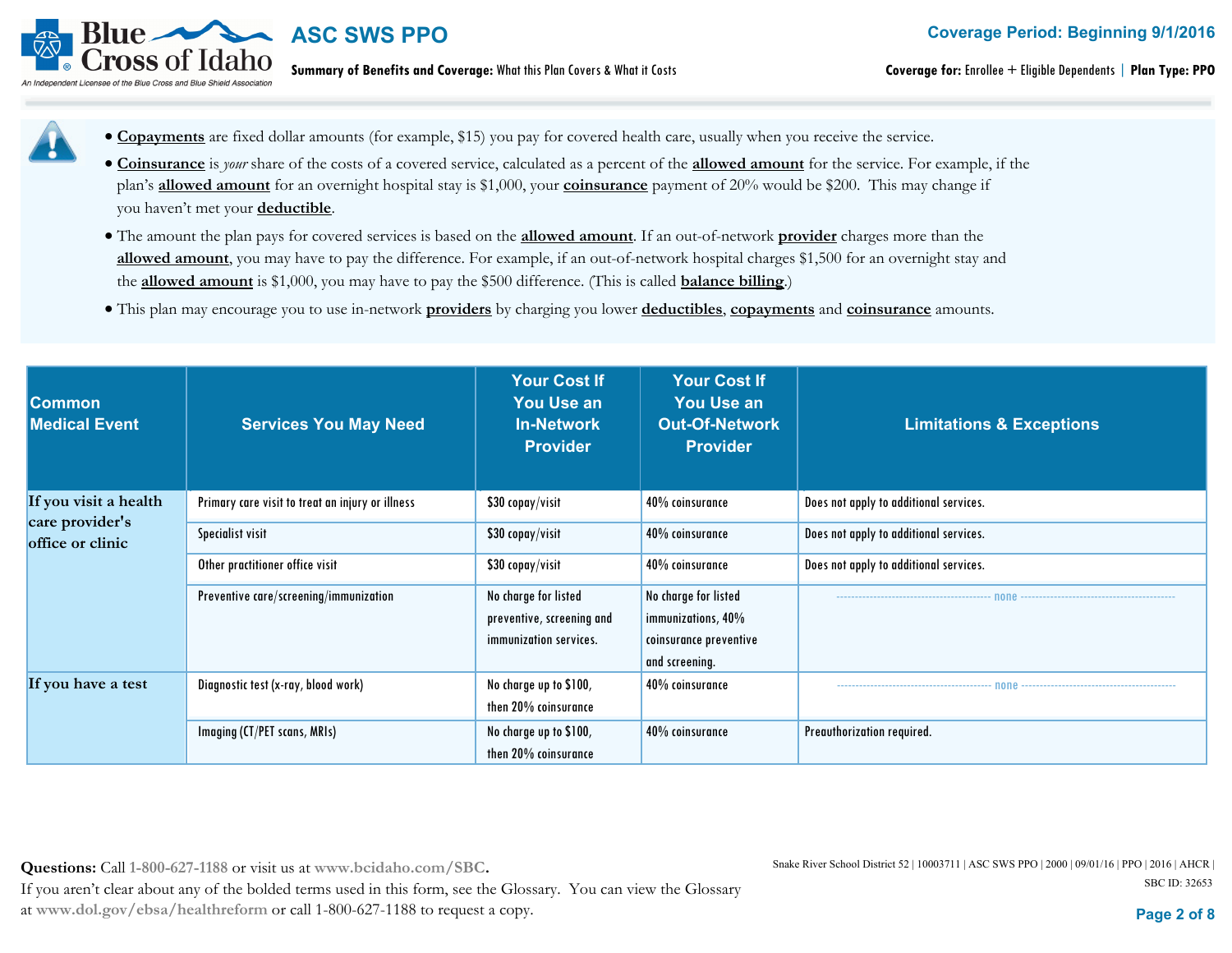

**Summary of Benefits and Coverage:** What this Plan Covers & What it Costs

**Coverage for:** Enrollee + Eligible Dependents | **Plan Type: PPO**

| <b>Common</b><br><b>Medical Event</b>                             | <b>Services You May Need</b>                   | <b>Your Cost If</b><br><b>You Use an</b><br><b>In-Network</b><br><b>Provider</b> | <b>Your Cost If</b><br><b>You Use an</b><br><b>Out-Of-Network</b><br><b>Provider</b> | <b>Limitations &amp; Exceptions</b>                                                              |
|-------------------------------------------------------------------|------------------------------------------------|----------------------------------------------------------------------------------|--------------------------------------------------------------------------------------|--------------------------------------------------------------------------------------------------|
| If you need drugs<br>to treat your illness                        | Generic drugs                                  | \$10 copay/prescription<br>(retail and mail order)                               | \$10 copay/prescription<br>(retail and mail order)                                   | Covers up to a 90 day supply with multiple copays.                                               |
| or condition                                                      | Preferred brand drugs                          | \$30 copay/prescription<br>(retail and mail order)                               | \$30 copay/prescription<br>(retail and mail order)                                   | \$250 Brand Deductible. Covers up to a 90 day supply with multiple<br>copays.                    |
| More information<br>about <u>prescription</u><br>drug coverage is | Non-preferred brand drugs                      | \$50 copay/prescription<br>(retail and mail order)                               | \$50 copay/prescription<br>(retail and mail order)                                   | \$250 Brand Deductible. Covers up to a 90 day supply with multiple<br>copays.                    |
| available at<br>www.bcidaho.com                                   | <b>Specialty drugs</b>                         | \$50 copay/prescription<br>(retail and mail order)                               | \$50 copay/prescription<br>(retail and mail order)                                   | \$250 Brand Deductible. Coverage may include limitations and<br>preauthorization may be required |
| If you have<br>outpatient surgery                                 | Facility fee (e.g., ambulatory surgery center) | 20% coinsurance                                                                  | 40% coinsurance                                                                      | Preauthorization required.                                                                       |
|                                                                   | Physician/surgeon fees                         | 20% coinsurance                                                                  | 40% coinsurance                                                                      | Preauthorization required.                                                                       |
| If you need<br>immediate medical                                  | <b>Emergency room services</b>                 | \$100 copay/visit, 20%<br>coinsurance                                            | \$100 copay/visit, 40%<br>coinsurance                                                | Copay waived if admitted.                                                                        |
| attention                                                         | <b>Emergency medical transportation</b>        | 20% coinsurance                                                                  | 40% coinsurance                                                                      |                                                                                                  |
|                                                                   | Urgent care                                    | \$30 copay/visit                                                                 | 40% coinsurance                                                                      | Does not apply to additional services.                                                           |
| If you have a                                                     | Facility fee (e.g., hospital room)             | 20% coinsurance                                                                  | 40% coinsurance                                                                      | Preauthorization required.                                                                       |
| hospital stay                                                     | Physician/surgeon fee                          | 20% coinsurance                                                                  | 40% coinsurance                                                                      | Preauthorization required.                                                                       |

**Questions:** Call **1-800-627-1188** or visit us at **www.bcidaho.com/SBC.**

If you aren't clear about any of the bolded terms used in this form, see the Glossary. You can view the Glossary at **www.dol.gov/ebsa/healthreform** or call 1-800-627-1188 to request a copy. **Page 3 of 8**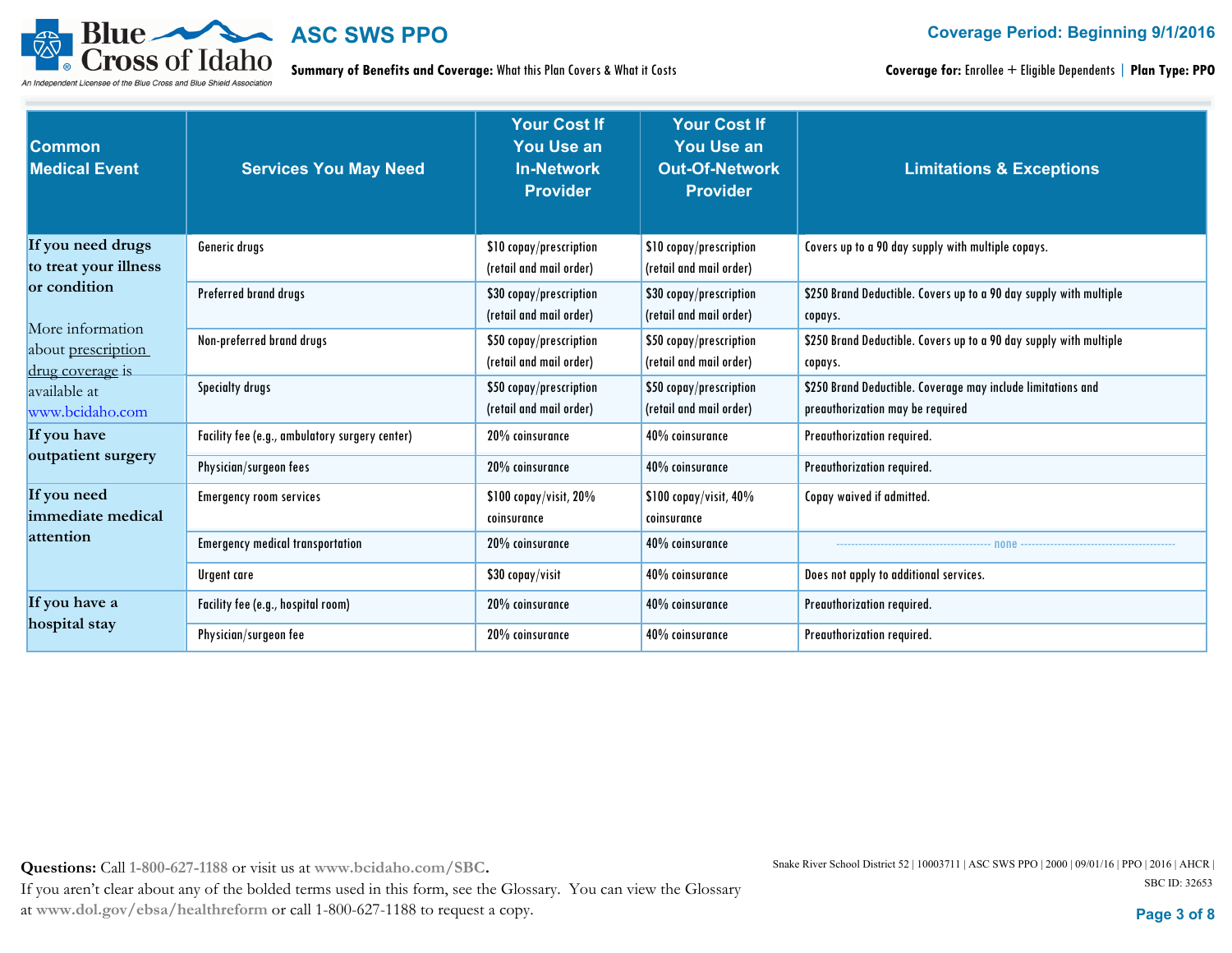

**Summary of Benefits and Coverage:** What this Plan Covers & What it Costs

**Coverage for:** Enrollee + Eligible Dependents | **Plan Type: PPO**

| Common<br><b>Medical Event</b>                         | <b>Services You May Need</b>                 | <b>Your Cost If</b><br><b>You Use an</b><br><b>In-Network</b><br><b>Provider</b> | <b>Your Cost If</b><br><b>You Use an</b><br><b>Out-Of-Network</b><br><b>Provider</b> | <b>Limitations &amp; Exceptions</b>                                                                                                                                                                                              |
|--------------------------------------------------------|----------------------------------------------|----------------------------------------------------------------------------------|--------------------------------------------------------------------------------------|----------------------------------------------------------------------------------------------------------------------------------------------------------------------------------------------------------------------------------|
| If you have mental<br>health, behavioral<br>health, or | Mental/Behavioral health outpatient services | \$30 copay/visit, 20%<br>coinsurance for facility<br>and other services          | 40% coinsurance                                                                      | Preauthorization required.                                                                                                                                                                                                       |
| substance abuse<br>needs                               | Mental/Behavioral health inpatient services  | 20% coinsurance                                                                  | 40% coinsurance                                                                      | Preauthorization required.                                                                                                                                                                                                       |
|                                                        | Substance use disorder outpatient services   | \$30 copay/visit, 20%<br>coinsurance for facility<br>and other services          | 40% coinsurance                                                                      | Preauthorization required.                                                                                                                                                                                                       |
|                                                        | Substance use disorder inpatient services    | 20% coinsurance                                                                  | 40% coinsurance                                                                      | Preauthorization required.                                                                                                                                                                                                       |
| If you are pregnant                                    | Prenatal and postnatal care                  | 20% coinsurance                                                                  | 40% coinsurance                                                                      | $-$ none $\cdot$                                                                                                                                                                                                                 |
|                                                        | Delivery and all inpatient services          | 20% coinsurance                                                                  | 40% coinsurance                                                                      |                                                                                                                                                                                                                                  |
| If you need help                                       | Home health care                             | 20% coinsurance                                                                  | 40% coinsurance                                                                      | Preauthorization required.                                                                                                                                                                                                       |
| recovering or have<br>other special health<br>needs    | <b>Rehabilitation services</b>               | 20% coinsurance                                                                  | 40% coinsurance                                                                      | Coverage is limited to 20 visit annual max for habilitation and<br>rehabilitation services.                                                                                                                                      |
|                                                        | <b>Habilitation services</b>                 | 20% coinsurance                                                                  | 40% coinsurance                                                                      | Coverage is limited to 20 visit annual max for habilitation and<br>rehabilitation services.                                                                                                                                      |
|                                                        | Skilled nursing care                         | 20% coinsurance                                                                  | 40% coinsurance                                                                      | Coverage is limited to 30 day annual max.                                                                                                                                                                                        |
|                                                        | Durable medical equipment                    | 20% coinsurance                                                                  | 40% coinsurance                                                                      | Preauthorization required.                                                                                                                                                                                                       |
|                                                        | Hospice service                              | No charge                                                                        | 40% coinsurance                                                                      | Preauthorization required.                                                                                                                                                                                                       |
| If your child needs                                    | Eye exam                                     | Not covered                                                                      | Not covered                                                                          | . поправление последников и на собствении по не полне с полне с собствения на собствения на полне с полне с не<br>В собствении полне с полне с полне с полне с полне с полне с полне с полне с полне с полне с полне с полне с п |
| dental or eye care                                     | Glasses                                      | Not covered                                                                      | Not covered                                                                          |                                                                                                                                                                                                                                  |
|                                                        | Dental check-up                              | Not covered                                                                      | Not covered                                                                          | $-$ none $-$                                                                                                                                                                                                                     |

**Questions:** Call **1-800-627-1188** or visit us at **www.bcidaho.com/SBC.** If you aren't clear about any of the bolded terms used in this form, see the Glossary. You can view the Glossary at **www.dol.gov/ebsa/healthreform** or call 1-800-627-1188 to request a copy. **Page 4 of 8**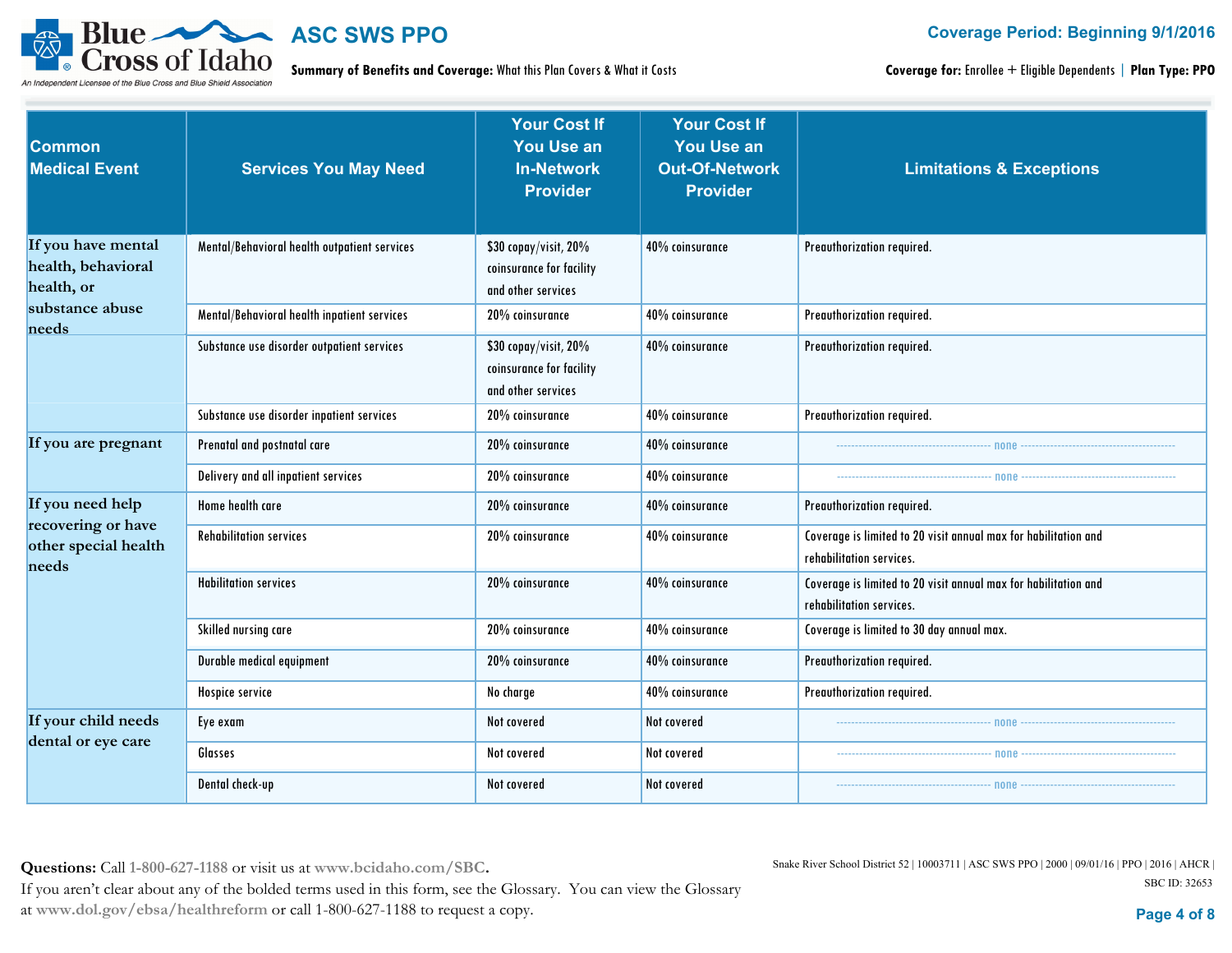

**Coverage for:** Enrollee + Eligible Dependents | **Plan Type: PPO**

#### **Excluded Services & Other Covered Services:**

| Services Your Plan Does NOT Cover (This isn't a complete list. Check your policy or plan document for other excluded services.) |  |                          |  |
|---------------------------------------------------------------------------------------------------------------------------------|--|--------------------------|--|
| Acupuncture                                                                                                                     |  | Routine eye care (Adult) |  |
| Cosmetic surgery                                                                                                                |  | Routine foot care        |  |
| Dental care (Adult)                                                                                                             |  | Weight loss programs     |  |
| Dental check-up (Child)                                                                                                         |  |                          |  |
| Eye exam (Child)                                                                                                                |  |                          |  |
| Glasses (Child)                                                                                                                 |  |                          |  |
| <b>Hearing aids</b>                                                                                                             |  |                          |  |
| Infertility treatment                                                                                                           |  |                          |  |
| Long-term care                                                                                                                  |  |                          |  |
| Private-duty nursing                                                                                                            |  |                          |  |

**Other Covered Services (This isn't a complete list. Check your policy or plan document for other covered services and your costs for these services.)**

- Bariatric surgery
- Chiropractic care
- Non-emergency care when traveling outside the •

U.S.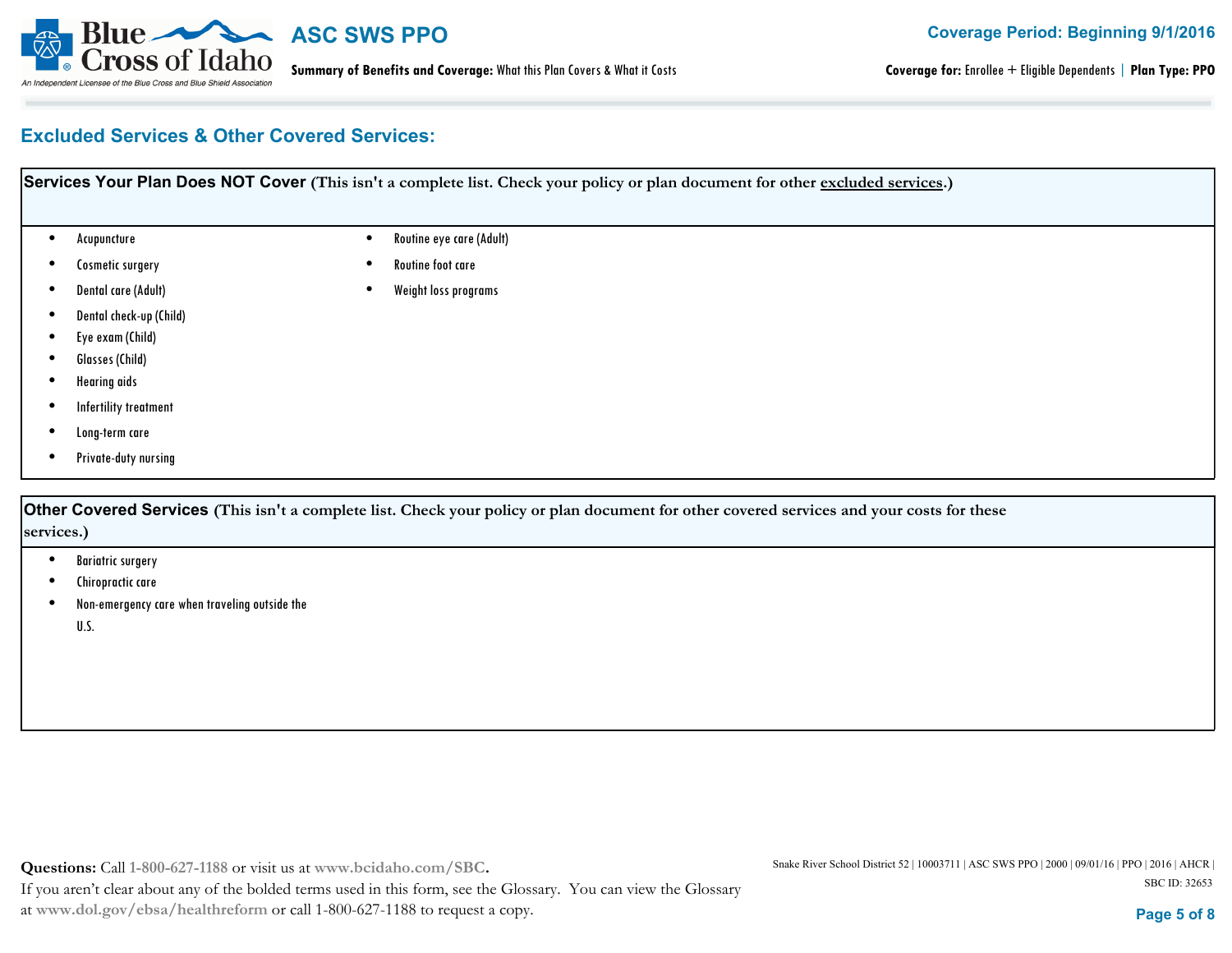

**Summary of Benefits and Coverage:** What this Plan Covers & What it Costs

**Coverage for:** Enrollee + Eligible Dependents | **Plan Type: PPO**

#### **Your Rights to Continue Coverage:**

#### **\*\* Group health coverage -**

If you lose coverage under the plan, then, depending upon the circumstances, Federal and State laws may provide protections that allow you to keep health coverage. Any such rights may be limited in duration and will require you to pay a **premium**, which may be significantly higher than the premium you pay while covered under the plan. Other limitations on your rights to continue coverage may also apply.

For more information on your rights to continue coverage, contact the plan at 1-208-331-7347 or 1-800-627-1188. You may also contact your state insurance department, the U.S. Department of Labor, Employee Benefits Security Administration at 1-866-444-3272 or www.dol.gov/ebsa, or the U.S. Department of Health and Human Services at 1-877-267-2323 x61565 or www.cciio.cms.gov.

#### **Does this Coverage Provide Minimum Essential Coverage?**

The Affordable Care Act requires most people to have health care coverage that qualifies as "minimum essential coverage." **This plan or policy does provide minimum essential coverage.**

#### **Does this Coverage Meet the Minimum Value Standard?**

The Affordable Care Act establishes a minimum value standard of benefits of a health plan. The minimum value standard is 60% (actuarial value). **This health coverage does meet the minimum value standard for the benefits it provides.**

#### **Your Grievance and Appeals Rights:**

For any initial questions concerning a claim, or to appeal a claim or benefit decision, please contact Customer Service at 1-208-331-7347 or 1-800-627-1188, www.bcidaho.com, or at P.O. Box 7408, Boise, ID 83707.

If your plan is subject to ERISA, you may contact the Department of Labor's Employee Benefits Security Administration at 1-866-444-EBSA or www.dol.gov/ebsa/healthreform

If your plan is fully insured or self-funded and subject to the Idaho Insurance Code, you may also receive assistance from the Idaho Department of Insurance at 1-800-721-3272 or www.DOI.Idaho.gov

#### **Language Access Services:**

Spanish (Español): Para obtener asistencia en Español, llame al 1-208-331-7347 or 1-800-627-1188. Tagalog (Tagalog): Kung kailangan ninyo ang tulong sa Tagalog tumawag sa 1-208-331-7347 or 1-800-627-1188. Chinese (中文): 如果需要中文的帮助,请拨打这个号码 1-208-331-7347 or 1-800-627-1188. Navajo (Dine): Dinek'ehgo shika at'ohwol ninisingo, kwiijigo holne' 1-208-331-7347 or 1-800-627-1188.

**Questions:** Call **1-800-627-1188** or visit us at **www.bcidaho.com/SBC.** If you aren't clear about any of the bolded terms used in this form, see the Glossary. You can view the Glossary at **www.dol.gov/ebsa/healthreform** or call 1-800-627-1188 to request a copy. **Page 6 of 8**

Snake River School District 52 | 10003711 | ASC SWS PPO | 2000 | 09/01/16 | PPO | 2016 | AHCR | SBC ID: 32653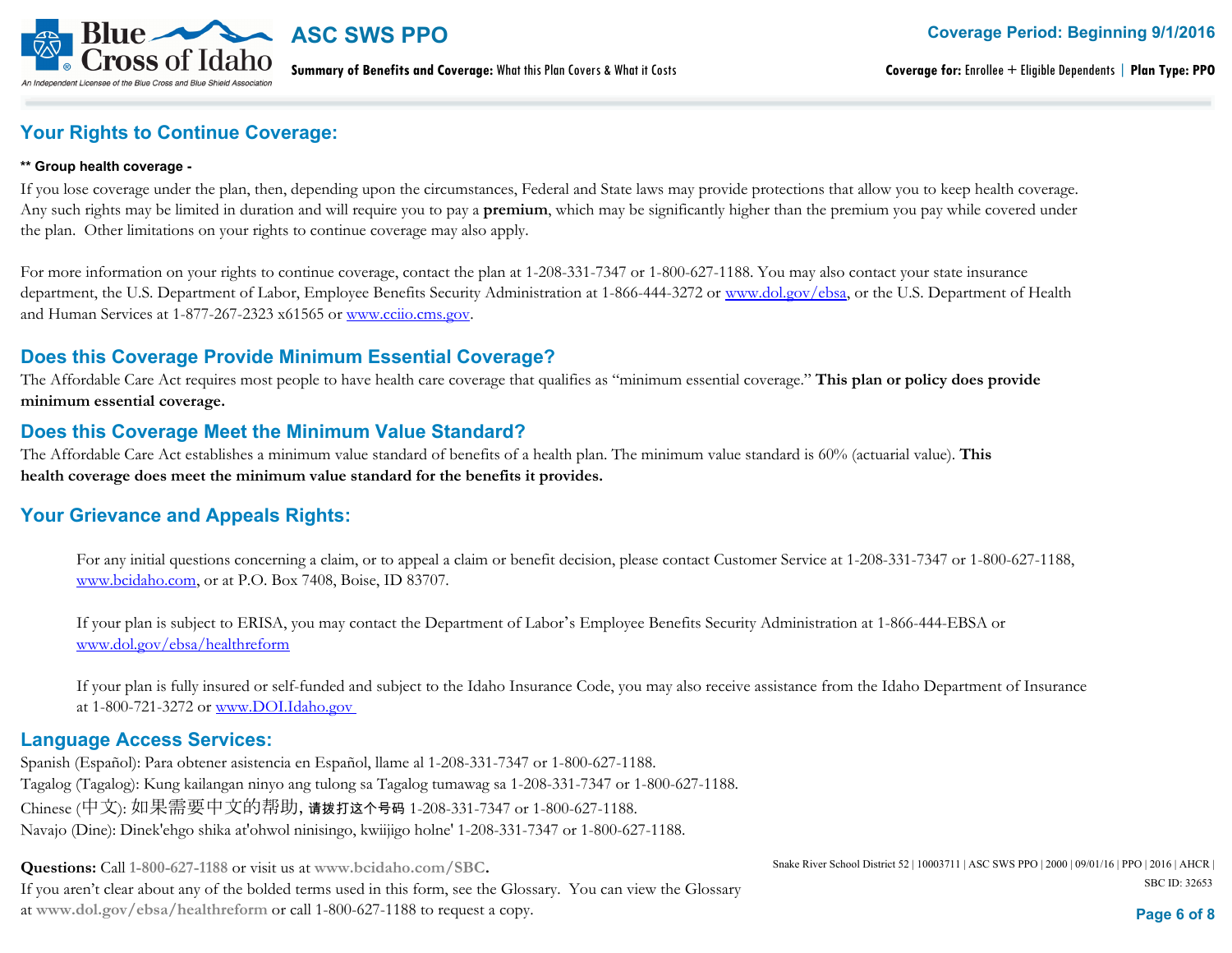**Coverage Period: Beginning 9/1/2016**



**Summary of Benefits and Coverage:** What this Plan Covers & What it Costs

**Coverage for:** Enrollee + Eligible Dependents | **Plan Type: PPO**

## **About these Coverage Examples:**

These examples show how this plan might cover medical care in given situations. Use these examples to see, in general, how much financial protection a sample patient might get if they are covered under different plans.



**This is not a cost estimator.** 

Don't use these examples to estimate your actual costs under this plan. The actual care you receive will be different from these examples, and the cost of that care will also be different.

See the next page for important information about these examples.

#### **Having a baby** (normal delivery)

**A Amount owed to providers:** \$7,540

**Plan pays** \$4,410

**Patient pays** \$3,130

#### **Sample care costs:**

Limits or exclusions

**Total**

| Hospital charges (mother)  | \$2,700 |
|----------------------------|---------|
| Routine obstetric care     | \$2,100 |
| Hospital charges (baby)    | \$900   |
| Anesthesia                 | \$900   |
| Laboratory tests           | \$500   |
| Prescriptions              | \$200   |
| Radiology                  | \$200   |
| Vaccines, other preventive | \$40    |
| Total                      | \$7,540 |
| <b>Patient pays:</b>       |         |
| Deductibles                | \$2,000 |
| Co-pays                    | \$70    |
| Co-insurance               | \$1,060 |

#### **Managing type 2 diabetes** (routine maintenance of

#### ■ Amount owed to providers: \$5,400

**Plan pays** \$3,300

**Patient pays** \$2,100

#### Sample care costs:

| Prescriptions                  | \$2,900 |
|--------------------------------|---------|
| Medical Equipment and Supplies | \$1,300 |
| Office Visits and Procedures   | \$700   |
| Education                      | \$300   |
| Laboratory tests               | \$100   |
| Vaccines, other preventive     | \$100   |
| Total                          | \$5,400 |

#### **Patient pays:**

**\$3,130** 

| Deductibles          | \$1,400 |
|----------------------|---------|
| Co-pays              | \$700   |
| Co-insurance         |         |
| Limits or exclusions |         |
| Total                | \$2,100 |

**Questions:** Call **1-800-627-1188** or visit us at **www.bcidaho.com/SBC.**

If you aren't clear about any of the bolded terms used in this form, see the Glossary. You can view the Glossary at **www.dol.gov/ebsa/healthreform** or call 1-800-627-1188 to request a copy. **Page 7 of 8**